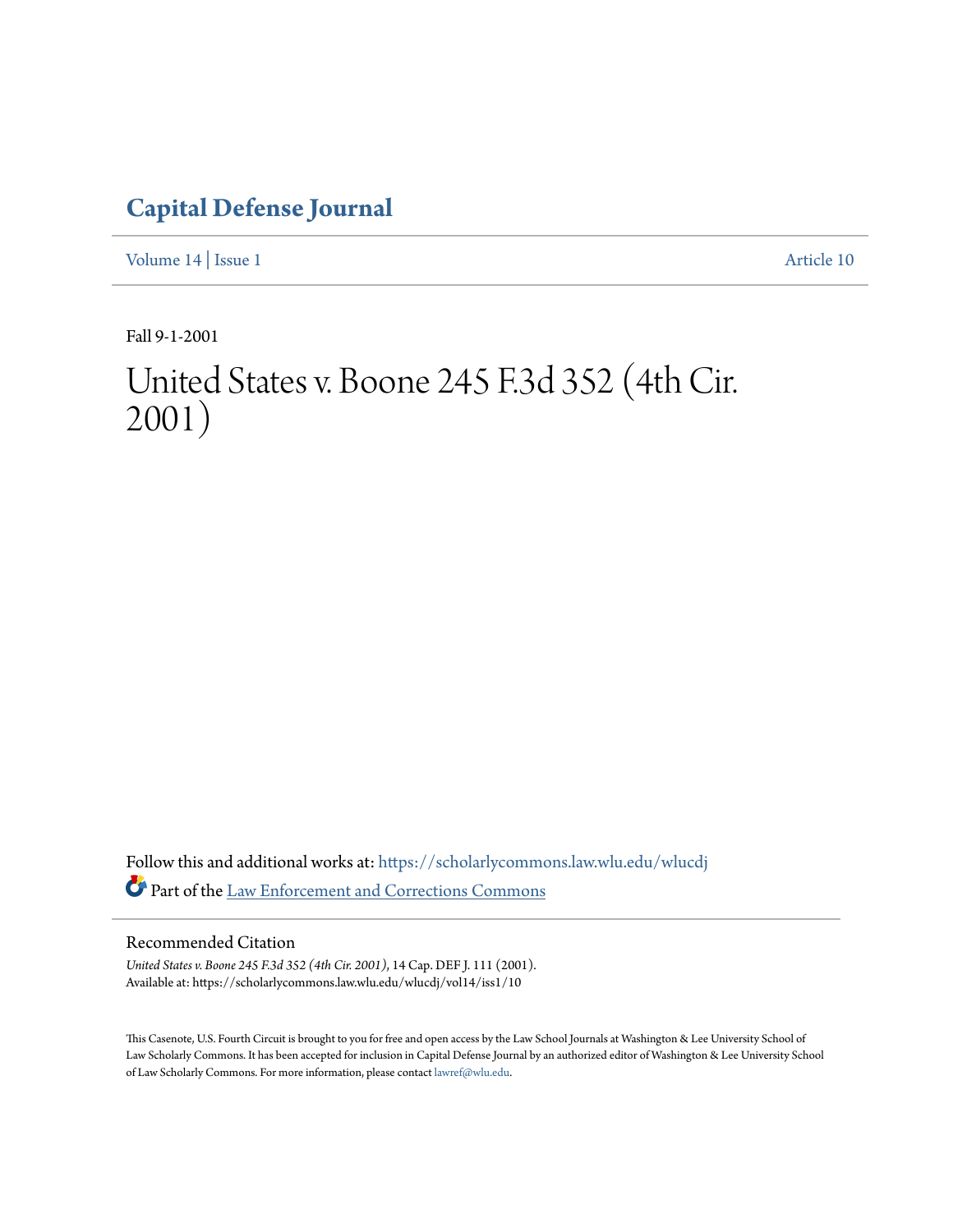### United States v. Boone 245 **F.3d 352** (4th Cir. 2001)

#### *LFas*

On the morning of October **10,** 1997,Jessie Pressley("Pressley") was killed instantly when the pickup truck he was driving exploded. **The** explosion was caused **by** a homemade pipe bomb that had been hidden under the body of the truck In the months prior to his death, the decedent carried on an extramarital affair with Sharon Boone, the wife of Gary Boone ("Boone"). After Sharon Boone informed Boone that she was in love with Pressley and wanted a divorce, he refused to end the relationship and threatened to kill her. Even after Sharon Boone left the home and sought legal protection from her husband, Boone made several subsequent threats against her life and Pressley's life. A state court judge issued a restraining order to keep Boone from his wife and from Pressley.'

Boone was indicted on charges of possession of a firearm **by** a felon and with bombing a vehicle used in interstate commerce.<sup>2</sup> The counts were severed, and on January 8, 1998, Boone was convicted of the firearms charge. In February 1998, prior to the start of the second trial, Boone wrote the district court a letter which noted that the death penalty was a possible sentence for the second count of the indictment and inquiring when additional counsel would be available. The district court did not respond to the request but noted on the record that the issue was preserved. Boone proceeded through trial and sentencing with one attorney. He subsequently was convicted and sentenced to life in prison.'

#### *II. Hddig*

The United States Court of Appeals for the Fourth Circuit held that it was reversible error to denythe assistance of two counsel to a defendant charged in a count in which the death penaltyis a possible sentence even when the government does not seek the death penalty.4

٩

<sup>1.</sup> United States v. Boone, 245 **F3d 352, 355-56** (4th Cir. 2001).

<sup>2.</sup> *See generally* 18 U.S.C. § 844(i) (Supp. V 1999) (providing that any person destroying with explosives a vehicle used in interstate commerce is subject to death penalty if death results to any person from explosion); 18 U.S.C § 922(g)(1) (1994) (making it unlawful for any person convicted **of** a crime punishable byiimprisonment **for** one year or more to **carry** any firearm or ammunition **in** interstate commerce).

**<sup>3.</sup>** *Bom* 245 **F.3d** at **357-58.**

**<sup>4.</sup>** *Id*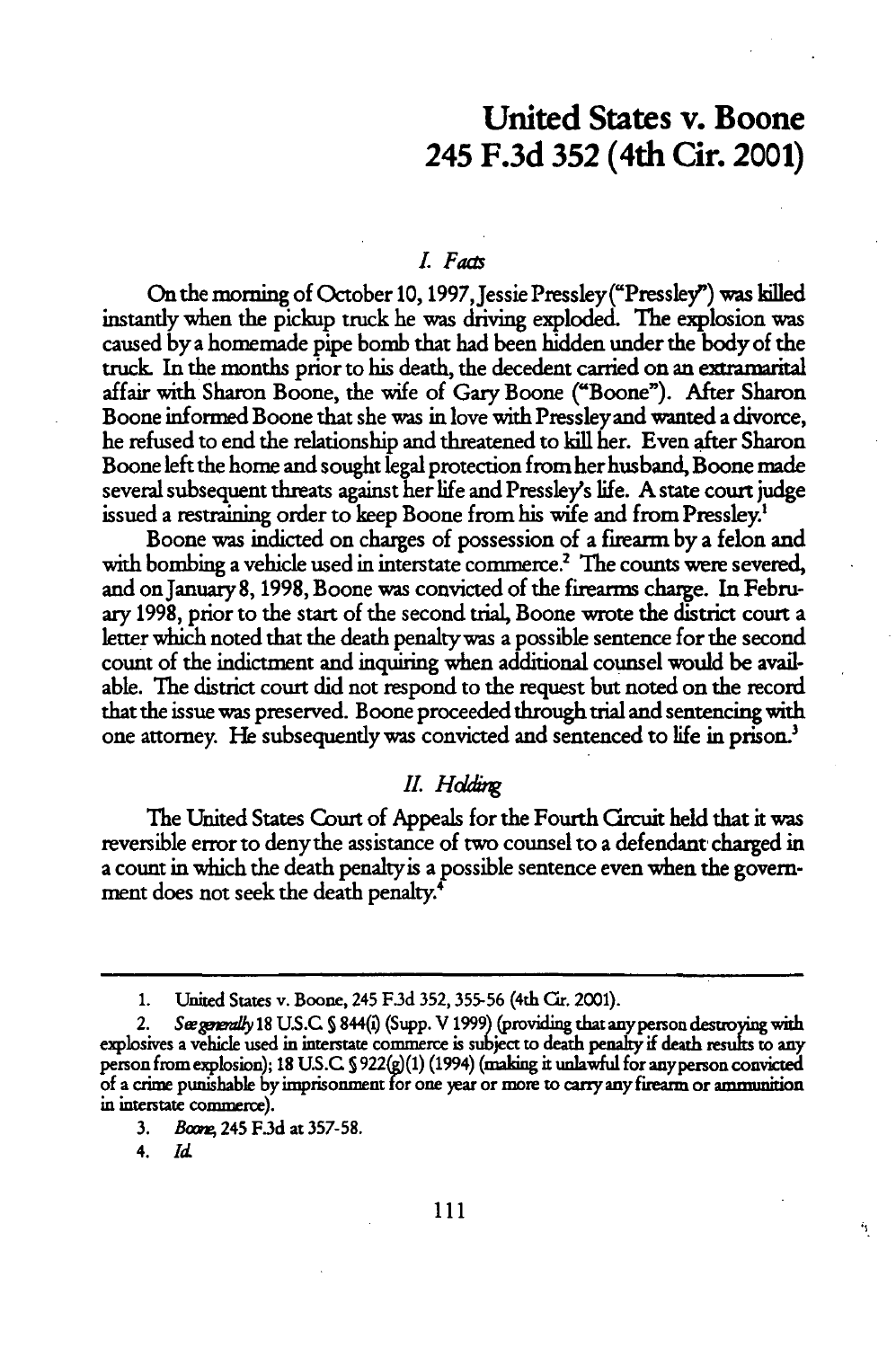#### *XII. A rahsis* / *A pplication in Virginia*

The question on appeal to the Fourth Grcuit was whether a defendant, who is charged with an offense for which the death penalty is a possible sentence, is entitled by federal statute to the assistance of two attorneys even when the govemnment has not sought the death penalty.' While this case applies only to ederal courts, it has application in federal district courts in Virginia- Writing for the majority, Judge Widener explained that the language of 18 U.S.C S 3005 created an absolute right to additional counsel, even when the government did not opt to seek the death penalty.<sup>6</sup> The majority found that the statutory language, "[w]hoever is indicted for treason or other capital crime," automatically entitled the defendant to additional counsel at the point in which he was indicted under the statute.<sup>7</sup>

In opposing Boone's appeal, the Government pointed to the 1994 amend-<br>ment of the statute, which required that one of the additional counsel should be "learned in the law applicable to capital cases." The Government argued that Congress's addition of the phrase "applicable to capital cases" demonstrated clear legislative intent to limit the availability of additional counsel to defendants in cases in which the government actively seeks the death penalty.9

The majority, however, was not persuaded by this reasoning. The court held that the presence of the word *indiament* in the statute reflected Congress's clear intent to trigger the availability of additional counsel at the tire the defendant is charged with a capital offense.'0 The majority explained that Congress could have easily framed the statute to limit the availabilityof additional counsel to instances in which the Government affirmatively seeks the death penalty." Furthermore, the court pointed out that its reading of the statute was appropriate in light of the federal death penaltyprocess because additional counsel could be instrumental in preventing the defendant from even facing the death penalty.'2 Additional counsel "learned in the law applicable to capital cases" could serve an important function in persuading the prosecution not to seek the death penalty during the critical pre-trial period in which the Government decided whether to seek the death penalty.<sup>13</sup>

In dissent, Judge Kiser took issue with the majority's focus on the triggering event and explained that the dispositive issue was the meaning of the term *aptal*

**5.** *Id*

**6.** *Id* at **358-59; seealso 18 US.C S** 3005 (1994) (providing for the provision, on request of the defendant, of two counsel to defendants **in** capital **cases).**

*7. Bor* 245 **F.3d** at 358-59; **sw** *5* 3005.

8. *Boom* 245 F.3d at **359** (quoting **S** 3005).

**9.** *Id*

10. *Id*

11. *Id* **at360.**

12. *Id*

**13.** *Id*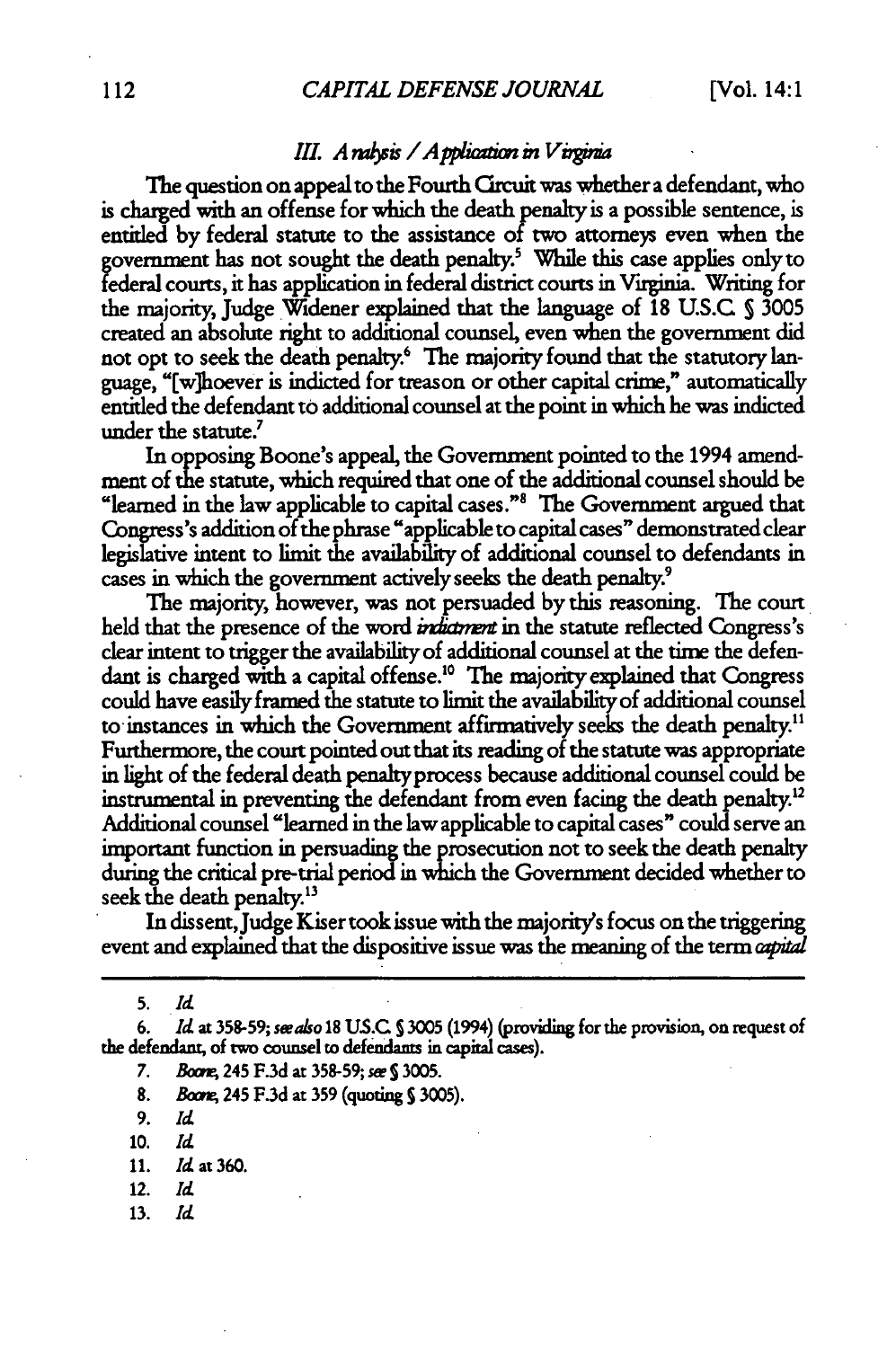crime.<sup>14</sup> Judge Kiser reasoned that a capital crime is not an offense for which death is a possible sentence, but rather one for which the government actively seeks a sentence of death.<sup>15</sup> The dissent further argued that the majority's view in *Boore* was inconsistent with the majority of circuits that had decided the issue.<sup>16</sup>

In support, the dissent criticized *United States v Watson*,<sup>17</sup> the primary authority for the majority opinion.<sup>18</sup> In *Watson*, the defendant was charged with first degree murder under 18 U.S.C. § 1111.<sup>19</sup> The trial court denied the defendant's request for the appointment of two counsel.<sup>20</sup> On appeal, the Government argued that because the United States Supreme Court's ruling in *Fwmm v Georgia*<sup>21</sup> invalidated the death penalty, the defendant was not entitled to the appointment of multiple counsel.<sup>22</sup> The Fourth Circuit held that *Furman* addressed only the constitutional validity of the death penalty and did not address the validity of the statutorily provided procedural protections associated with "capital crimes."<sup>23</sup>

Judge Kiser opined that *Wason* lacked precedential or persuasive value because of Congress's 1994 amendment to 18 U.S.C. § 3005.<sup>24</sup> Kiser explained that the amendment showed clear congressional intent to base the right to additional counsel on the intent of the prosecution to seek death rather than on the penalties provided in the statute.<sup>25</sup>

Judge Kiser's dissent is important because the characterization of an offense as capital gives rise to a number of procedural safeguards for the defendant. The

16. *Id. seako* United States v. Grimes, 142 **F.3d** 1342, 1347 (11th Or. **1998)** (holding that defendant is not entitled to benefts otherwise available in a capital case when the death penalty is not a possible sentence); United States v. Steel, **759** *F2d* **706, 709-10** (9th Cr. **1985) (holding** that when death penalty is unavailable, defendant no **loger** entitled to witness lists or additional counsel); United States v. Dufur, 648 **F.2d** 512,514-15(9th **Cr. 1980)** (holding that the purpose of **53005** derives from severity of punishment, therefore right to multiple counsel eliminated when death penalyno longer available); United States v. Shepherd, **576 F.2d 719,727-28** (7th Cr. **1978)** (holding that defendant is no longer entitled to statutorily guaranteed procedural safeguards when death sentence is no longer a possibility); United States v. Weddell, **567 F.2d** 767, **770** (8th *Cr.* **1977)** (holding that constitutional invalidation of **death** penaly strped an **18 US.C** S **<sup>1111</sup>** indictment of its capital nature and eliminated right to multiple counsel); **18 US.C** § 1111 (1994).

17. **496 F.2d 1125 (4th Cir. 1973).** 

**18.** *Babo,* 245 **F.3d** at **365;** *se* United States v. Watson, 496 **F.2d** 1125 (4th *Cr.* 1973).

19. *Watson*, 496 F.2d at 1125; see § 1111.

20. *Waso,* **496 F2d at 1125.**

21. 408 **US. 238** (1972).

22. *Warso,* 4% F.2d at **1126;** seFurman v. Georgia, 408 **US. 238,239-40 (1972)** (holding that the death penalty **was** constmutionaly invalid).

**23.** *Id*

24. *Brwn,* 245 **F.3d** at **366;** *saso* **18 US.C S** 3005 (1994) (providing for the provision, upon the request of the defendant, of two counsel **to** defendants in capital cases).

**25.** *BmA* 245 **F.3d at 366-67.**

<sup>14.</sup> *Id* at **365.**

**<sup>15.</sup>** *Id*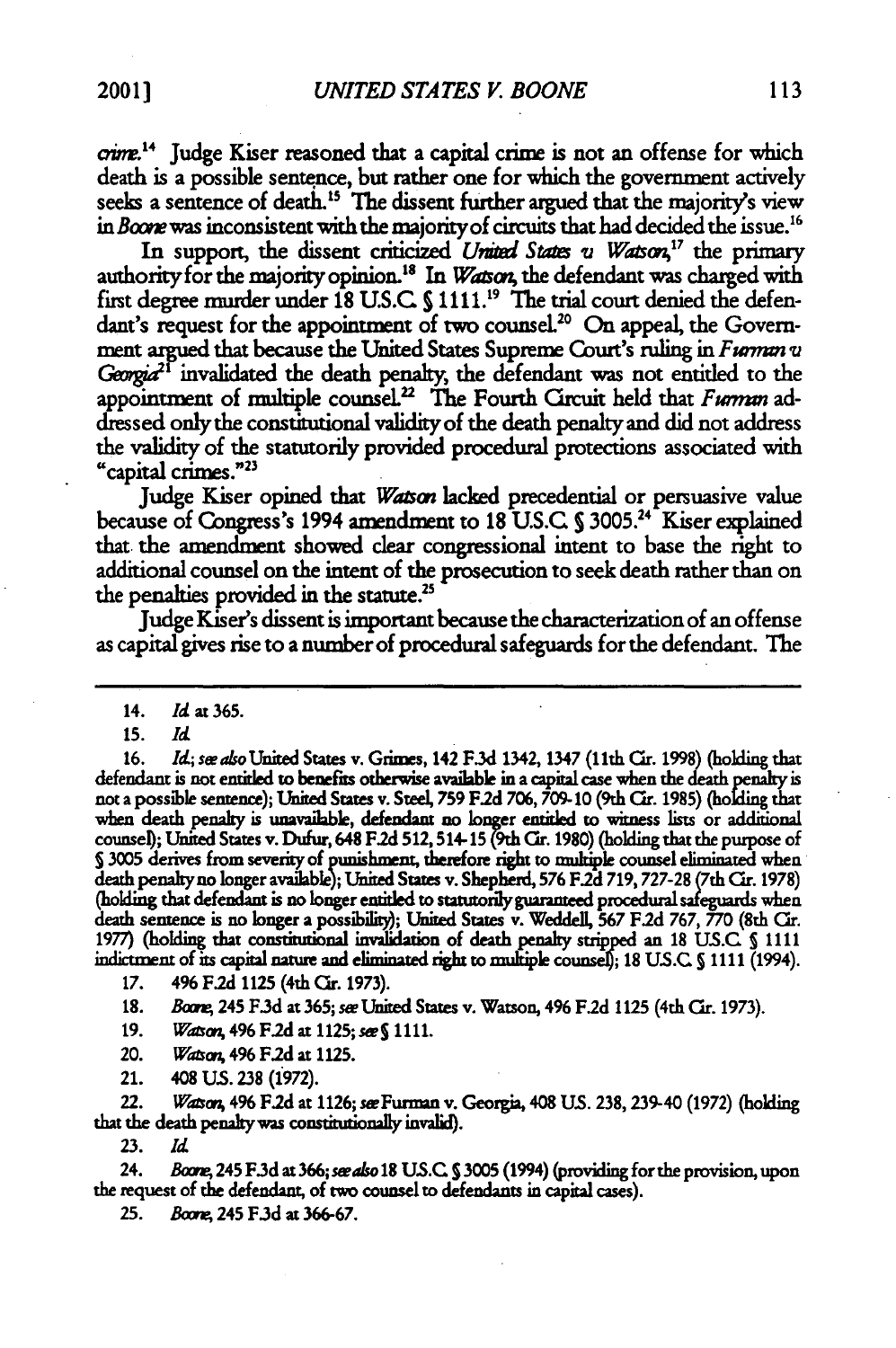number of peremptory juror strikes, production of prosecution witness lists, and the number of court-appointed counsel available to a defendant all hinge on whether the defendant is charged with a capital offense.<sup>26</sup> Under the current Fourth Circuit view, as expressed in *Boone*, these safeguards are available to a defendant at the moment he is indicted under a statute which provides for the imposition of the death penalty."

Judge Kiser's view, however, is echoed by a number of other circuits, presenting an issue that could be amenable to resolution in the United States Supreme Court. In *United States v Steel*,<sup>28</sup> the United States Court of Appeals for the Ninth Circuit held that the unavailability of the death penalty in a case invalidates the defendant's right to the production of government witness lists and additional counsel.<sup>29</sup> In *United States v Weddell*,<sup>30</sup> the United States Court of Appeals for the Eighth Circuit held that the invalidation of the death penalty stripped an indictment under 18 **US.C 5** 1111 of its capital nature and eliminated the right to the appointment of multiple counsel.<sup>31</sup> In *United States v Shepherd*,<sup>32</sup> the United States Court of Appeals for the Seventh Circuit reached the same result, holding that when the death penalty is no longer a possibility, the defendant is no longer entitled to procedural safeguards that are statutorily guaranteed to capital defendants.<sup>33</sup>

While the Fourth Circuit adhered to its reasoning in *Wasonin* the wake of the 1994 amendments to 18 U.S.C **S 3005,** the United States Court of Appeals for the Eleventh Circuit held in *United States v Grimes*<sup>34</sup> that "a defendant is not entitled to benefits he would otherwise receive in a capital case if the government announces that it will not seek the death penaltyor the death penaltyis otherwise unavailable by force of law."<sup>35</sup> Grims is directly analogous to *Boore*. In Grims, the defendant was charged under **18 U.S.C S** 844() for placing a bomb on the premises of his former place of employment, an apartment complex, intending to cause propertydamage.36 When a resident of the complex unwittinglypicked up a box containing the bomb, the bomb detonated and killed the resident

- **28. 759** F.2d **706** (9th Cr. 1985).
- **29.** United States v. Steel, **759** *F2d* **706, 709- 10** (9th Or. **1985).**
- **30. 567 FId 767** (8th Or. 1977).

**31.** United States v. Weddell, **567** F .d 767,770-71 (8th Cr. **1977);** swaso 18 **U.S.C S** <sup>1111</sup> (1994).

- **32. 576** F.2d **719** (7th ar. 1977).
- **33.** United States v. Shepherd, **576** F.2d 719, **727-28** (7th Or. 1977).
- 34. 142 F.3d 1342 (11th Cir. 1998).
- **35.** United States v. Grimes, 142 F.3d 1342, 1347 (11th Or. 1998).
- **36. Id.** at 1345.

**<sup>26.</sup>** *Sw* **S 3005** (providing for the appointment of two defense counsel in capital cases); **18 US.C S** 3432 (1994) (providing capital defendant with indictment, list of jurors **and** istof prosecution witnesses **at** least three days prior to trial; **FED.** R. QUM. P. 24(b) (2001) (providing 20 peremptory challenges for defendant facing charge punishable **by** death).

**<sup>27.</sup>** *Boone*, 245 F.3d at 364.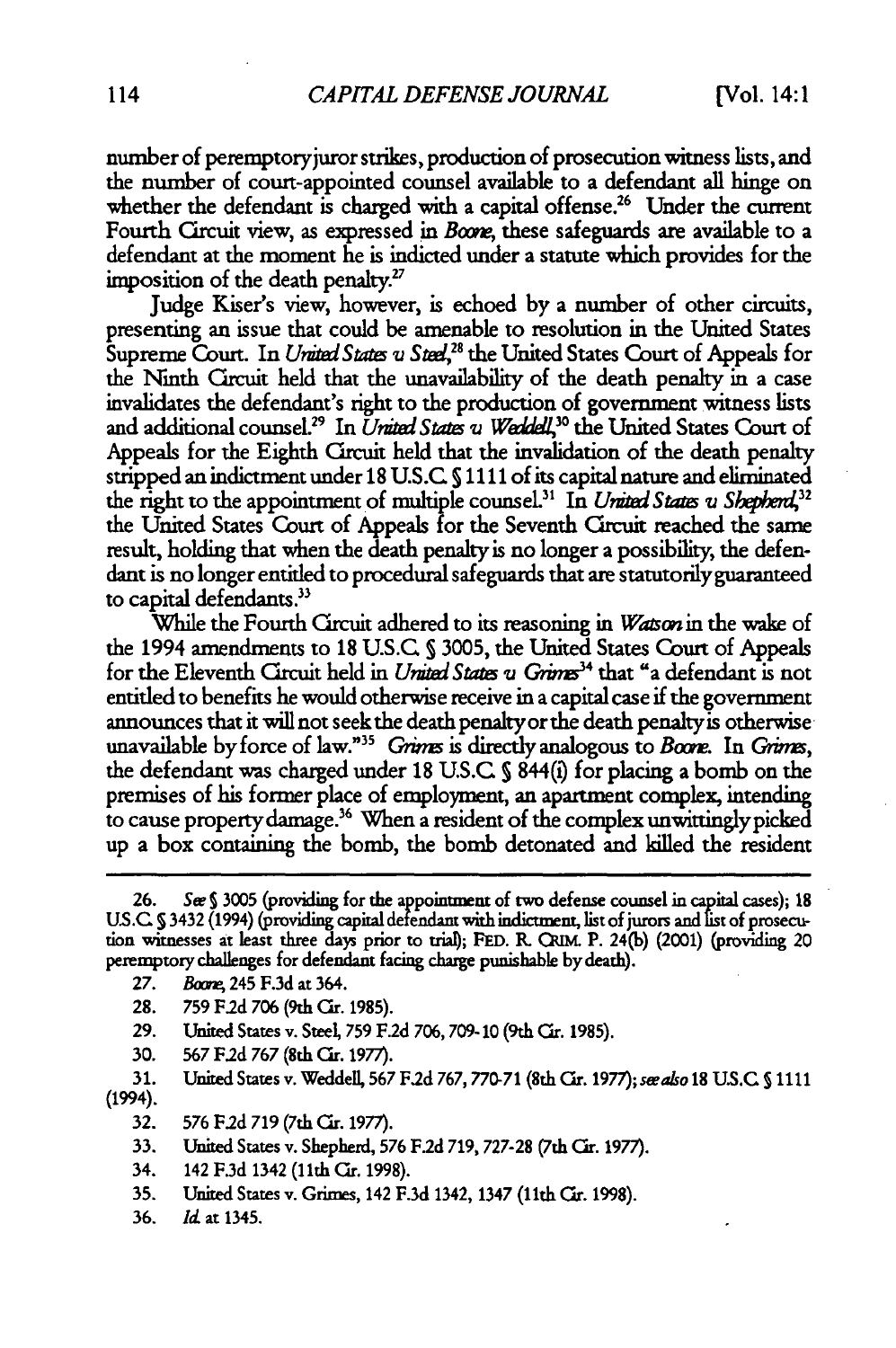instantly." Prior to trial, the Government stipulated that it would not seek the death penalty.<sup>38</sup> The court held that the Government's stipulation effectively transformed the proceeding into a non-capital one and extinguished any rights of the defendant to additional procedural safeguards normally available to capital defendants.<sup>39</sup>

In what could be characterized as a glaring inconsistency, the *Grimes* reasoning does not appear to apply when a defendant seeks the dismissal of an indictment because of the federal statute of limitations. Because federal law applies a five-year statute of limitations to all non-capital crimes, a defendant could argue that if a crime is stripped of its capital nature that the statute of limitations should apply.<sup>40</sup> The Eighth Circuit took up such an argument in *United States v E mery*,<sup>41</sup> in which the court held that the statute of limitations did not apply, even though the death penalty was invalidated under *Furman*<sup>42</sup> The *Enry* court explicitly found that the defendant was charged with a capital crime, even though the death penalty was not available under *Furman*<sup>43</sup> E mery appears to overrule the central holding of *WaideJ,* but the Eighth Circuit has not taken up the issue of multiple counsel since *Enrvy.*

#### *IV.* Condusion

In the wake of these decisions, in most circuits, the issue of whether a defendant is entitled to the procedural safeguards afforded capital defendants will turn on whether the Government has served notice on the defendant of its intent to seek the death penalty.<sup>44</sup> The rule announced in Boone, however, will require federal district courts in the Fourth Circuit to provide additional counsel for defendants at the moment theyare indicted for offenses where death is a possible sentence. Current United States Department of Justice ("DOJ") procedures require the United States Attomeyto receive written approval from the Attorney

39. *Id*

41. **186** F.3d **921** (8th (ar. 1999).

ï

42. United States v. Emery, 186 F.3d 921, 924 (8th Cir. 1999).

43. *Id*

44. **Se,** *eg,* United States v. Edelin, 128 F. *Supp.* 2d 23,32 (D.D.C 2001) (finding that deatheligible co-defendants not facing death penalty, but tried alongside a capital defendant, are not entitled to production of government witness lists); United States v. Davidson, No. 92-CR-35,1992 **WL** 165825, at \*4 (ND.N.Y July 10, 1992) (holding that defendant not facing possible death sentence is not entitled to appointment of second counsel even if statute facially permits death sentence).

<sup>37.</sup> *Id*

<sup>38.</sup> Id at 1347.

<sup>40.</sup> *Sraso* 18 **US.C S** 3281 (1994) ("An indictment for anyoffense punishable bydeath may be found at anytime without limitation."); 18 **U.S.C §** 3282 (1994) ("Except as otherwise expressly provided by law, no person shall be prosecuted, tried, or punished for any offense, not capital, unless the indictment is found or the information is instituted within five years next after such offense shall have been committed.").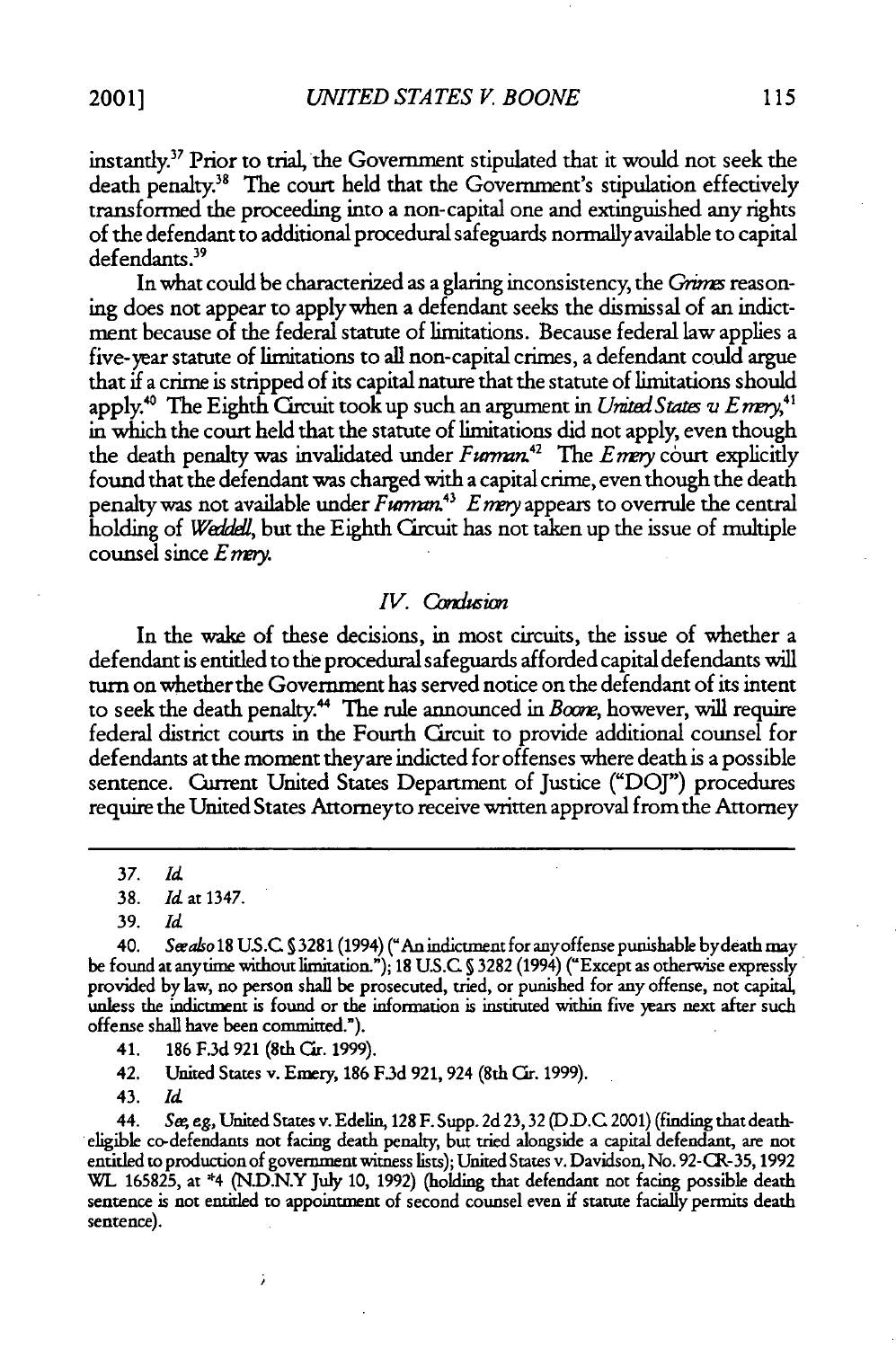General prior to seeking the death penalty in any case.45 **DOJ** policy further requires that the United States Attorney grant the defendant the opportunity to present any facts, including mitigation evidence, during the Government's consideration of whether to seek the death penalty.<sup>46</sup> Finally, the Government's request for authorization to seek the death penalty must be reviewed by a DOJ committee convened by the Attorney General for the purpose of reaching a determination as to whether to seek death.<sup>47</sup> Defense counsel is entitled to appear before this committee to show cause as to why the Government should not seek death.<sup>48</sup> The additional counsel can then assist the defendant in persuading the Government to take the death penalty off the table early on.

Damien P. DeLaney

46. *Id* at **S** 9-10.030.

47. *Id* at **S** 9-10.050.

48. *Id*

<sup>45.</sup> United States Department of Justice, *US. A £rmcsys Mamd S* 9-10.020 (June **7,** 2001), avuilableat http://www.usdoj.gov/usao/eousa/foia\_reading\_room/usam/title9/10mcrm.htm (last visited Oct. 10, 2001).